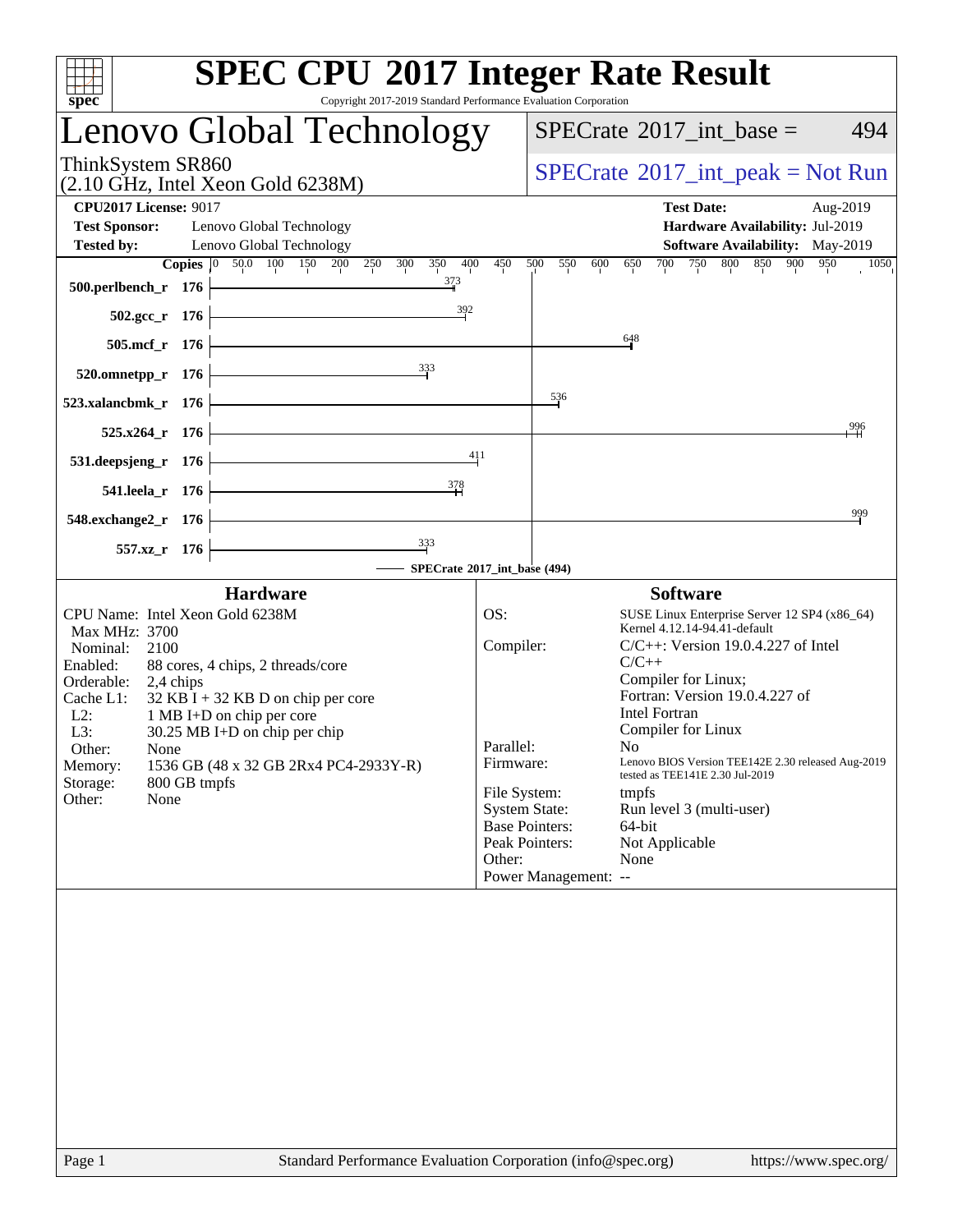

## **[SPEC CPU](http://www.spec.org/auto/cpu2017/Docs/result-fields.html#SPECCPU2017IntegerRateResult)[2017 Integer Rate Result](http://www.spec.org/auto/cpu2017/Docs/result-fields.html#SPECCPU2017IntegerRateResult)** Copyright 2017-2019 Standard Performance Evaluation Corporation

# Lenovo Global Technology

[SPECrate](http://www.spec.org/auto/cpu2017/Docs/result-fields.html#SPECrate2017intbase)<sup>®</sup>2017 int base = 494

## ThinkSystem SR860<br>  $SPECTA = Not Run$ <br>  $SPECTA = Not Run$

**[Test Sponsor:](http://www.spec.org/auto/cpu2017/Docs/result-fields.html#TestSponsor)** Lenovo Global Technology **[Hardware Availability:](http://www.spec.org/auto/cpu2017/Docs/result-fields.html#HardwareAvailability)** Jul-2019

(2.10 GHz, Intel Xeon Gold 6238M)

**[CPU2017 License:](http://www.spec.org/auto/cpu2017/Docs/result-fields.html#CPU2017License)** 9017 **[Test Date:](http://www.spec.org/auto/cpu2017/Docs/result-fields.html#TestDate)** Aug-2019 **[Tested by:](http://www.spec.org/auto/cpu2017/Docs/result-fields.html#Testedby)** Lenovo Global Technology **[Software Availability:](http://www.spec.org/auto/cpu2017/Docs/result-fields.html#SoftwareAvailability)** May-2019

## **[Results Table](http://www.spec.org/auto/cpu2017/Docs/result-fields.html#ResultsTable)**

|                                   | <b>Base</b>   |                |                |                |            | <b>Peak</b>    |       |               |                |              |                |              |                |              |
|-----------------------------------|---------------|----------------|----------------|----------------|------------|----------------|-------|---------------|----------------|--------------|----------------|--------------|----------------|--------------|
| <b>Benchmark</b>                  | <b>Copies</b> | <b>Seconds</b> | Ratio          | <b>Seconds</b> | Ratio      | <b>Seconds</b> | Ratio | <b>Copies</b> | <b>Seconds</b> | <b>Ratio</b> | <b>Seconds</b> | <b>Ratio</b> | <b>Seconds</b> | <b>Ratio</b> |
| 500.perlbench_r                   | 176           | 746            | 376            | 751            | 373        | 751            | 373   |               |                |              |                |              |                |              |
| $502.\text{gcc}$ _r               | 176           | 635            | 393            | 636            | 392        | 635            | 392   |               |                |              |                |              |                |              |
| $505$ .mcf r                      | 176           | 438            | 649            | 440            | 646        | 439            | 648   |               |                |              |                |              |                |              |
| 520.omnetpp_r                     | 176           | 692            | 333            | 695            | 332        | 691            | 334   |               |                |              |                |              |                |              |
| 523.xalancbmk r                   | 176           | 346            | 537            | 347            | 536        | 348            | 535   |               |                |              |                |              |                |              |
| 525.x264 r                        | 176           | 310            | 996            | 308            | 1000       | 315            | 979   |               |                |              |                |              |                |              |
| 531.deepsjeng_r                   | 176           | 491            | 411            | 491            | 411        | 491            | 411   |               |                |              |                |              |                |              |
| 541.leela r                       | 176           | 772            | 378            | 753            | 387        | 770            | 378   |               |                |              |                |              |                |              |
| 548.exchange2_r                   | 176           | 461            | 999            | 461            | <u>999</u> | 461            | 1000  |               |                |              |                |              |                |              |
| 557.xz r                          | 176           | 570            | 333            | 571            | 333        | 571            | 333   |               |                |              |                |              |                |              |
| $SPECrate^{\circ}2017$ int base = |               |                | 494            |                |            |                |       |               |                |              |                |              |                |              |
| $SPECrate^{\circ}2017$ int peak = |               |                | <b>Not Run</b> |                |            |                |       |               |                |              |                |              |                |              |

Results appear in the [order in which they were run](http://www.spec.org/auto/cpu2017/Docs/result-fields.html#RunOrder). Bold underlined text [indicates a median measurement](http://www.spec.org/auto/cpu2017/Docs/result-fields.html#Median).

## **[Submit Notes](http://www.spec.org/auto/cpu2017/Docs/result-fields.html#SubmitNotes)**

 The numactl mechanism was used to bind copies to processors. The config file option 'submit' was used to generate numactl commands to bind each copy to a specific processor. For details, please see the config file.

## **[Operating System Notes](http://www.spec.org/auto/cpu2017/Docs/result-fields.html#OperatingSystemNotes)**

 Stack size set to unlimited using "ulimit -s unlimited" Tmpfs filesystem can be set with: mount -t tmpfs -o size=800g tmpfs /home Process tuning setting: echo 50000 > /proc/sys/kernel/sched\_cfs\_bandwidth\_slice\_us echo 240000000 > /proc/sys/kernel/sched\_latency\_ns echo 5000000 > /proc/sys/kernel/sched\_migration\_cost\_ns echo 100000000 > /proc/sys/kernel/sched\_min\_granularity\_ns echo 150000000 > /proc/sys/kernel/sched\_wakeup\_granularity\_ns

## **[General Notes](http://www.spec.org/auto/cpu2017/Docs/result-fields.html#GeneralNotes)**

Environment variables set by runcpu before the start of the run: LD\_LIBRARY\_PATH = "/home/cpu2017-1.0.5-ic19.0u4/lib/intel64"

 Binaries compiled on a system with 1x Intel Core i9-799X CPU + 32GB RAM memory using Redhat Enterprise Linux 7.5 Transparent Huge Pages enabled by default Prior to runcpu invocation Filesystem page cache synced and cleared with:

**(Continued on next page)**

| Page 2 | Standard Performance Evaluation Corporation (info@spec.org) | https://www.spec.org/ |
|--------|-------------------------------------------------------------|-----------------------|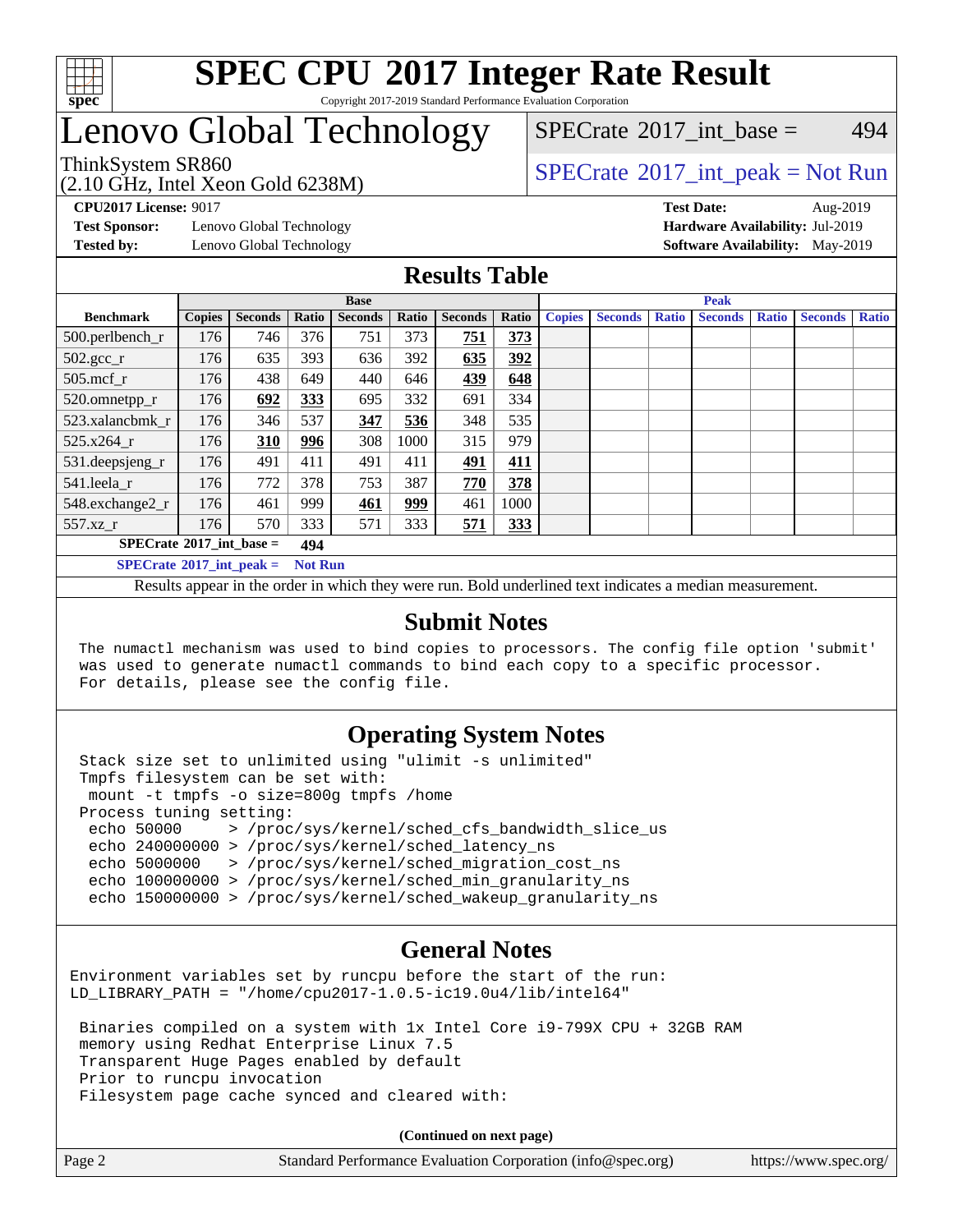

Copyright 2017-2019 Standard Performance Evaluation Corporation

Lenovo Global Technology

[SPECrate](http://www.spec.org/auto/cpu2017/Docs/result-fields.html#SPECrate2017intbase)<sup>®</sup>2017 int base = 494

(2.10 GHz, Intel Xeon Gold 6238M)

ThinkSystem SR860<br>  $SPECTA = Not Run$ <br>  $SPECTA = Not Run$ 

**[CPU2017 License:](http://www.spec.org/auto/cpu2017/Docs/result-fields.html#CPU2017License)** 9017 **[Test Date:](http://www.spec.org/auto/cpu2017/Docs/result-fields.html#TestDate)** Aug-2019

**[Test Sponsor:](http://www.spec.org/auto/cpu2017/Docs/result-fields.html#TestSponsor)** Lenovo Global Technology **[Hardware Availability:](http://www.spec.org/auto/cpu2017/Docs/result-fields.html#HardwareAvailability)** Jul-2019 **[Tested by:](http://www.spec.org/auto/cpu2017/Docs/result-fields.html#Testedby)** Lenovo Global Technology **[Software Availability:](http://www.spec.org/auto/cpu2017/Docs/result-fields.html#SoftwareAvailability)** May-2019

#### **[General Notes \(Continued\)](http://www.spec.org/auto/cpu2017/Docs/result-fields.html#GeneralNotes)**

 sync; echo 3> /proc/sys/vm/drop\_caches runcpu command invoked through numactl i.e.: numactl --interleave=all runcpu <etc> NA: The test sponsor attests, as of date of publication, that CVE-2017-5754 (Meltdown) is mitigated in the system as tested and documented. Yes: The test sponsor attests, as of date of publication, that CVE-2017-5753 (Spectre variant 1) is mitigated in the system as tested and documented. Yes: The test sponsor attests, as of date of publication, that CVE-2017-5715 (Spectre variant 2) is mitigated in the system as tested and documented. Yes: The test sponsor attests, as of date of publication, that CVE-2018-3640 (Spectre variant 3a) is mitigated in the system as tested and documented. Yes: The test sponsor attests, as of date of publication, that CVE-2018-3639 (Spectre variant 4) is mitigated in the system as tested and documented.

## **[Platform Notes](http://www.spec.org/auto/cpu2017/Docs/result-fields.html#PlatformNotes)**

BIOS configuration: Choose Operating Mode set to Maximum Performance DCU Streamer Prefetcher set to Disable SNC set to Enable Sysinfo program /home/cpu2017-1.0.5-ic19.0u4/bin/sysinfo Rev: r5974 of 2018-05-19 9bcde8f2999c33d61f64985e45859ea9 running on linux-700n Wed Aug 14 01:54:21 2019 SUT (System Under Test) info as seen by some common utilities. For more information on this section, see <https://www.spec.org/cpu2017/Docs/config.html#sysinfo> From /proc/cpuinfo model name : Intel(R) Xeon(R) Gold 6238M CPU @ 2.10GHz 4 "physical id"s (chips) 176 "processors" cores, siblings (Caution: counting these is hw and system dependent. The following excerpts from /proc/cpuinfo might not be reliable. Use with caution.) cpu cores : 22 siblings : 44 physical 0: cores 0 1 2 3 4 5 8 9 10 11 12 16 17 18 19 20 21 24 25 26 27 28 physical 1: cores 0 1 2 3 4 5 8 9 10 11 12 16 17 18 19 20 21 24 25 26 27 28 physical 2: cores 0 1 2 3 4 5 8 9 10 11 12 16 17 18 19 20 21 24 25 26 27 28 physical 3: cores 0 1 2 3 4 5 8 9 10 11 12 16 17 18 19 20 21 24 25 26 27 28 From lscpu: Architecture: x86\_64 CPU op-mode(s): 32-bit, 64-bit Byte Order: Little Endian CPU(s): 176 **(Continued on next page)**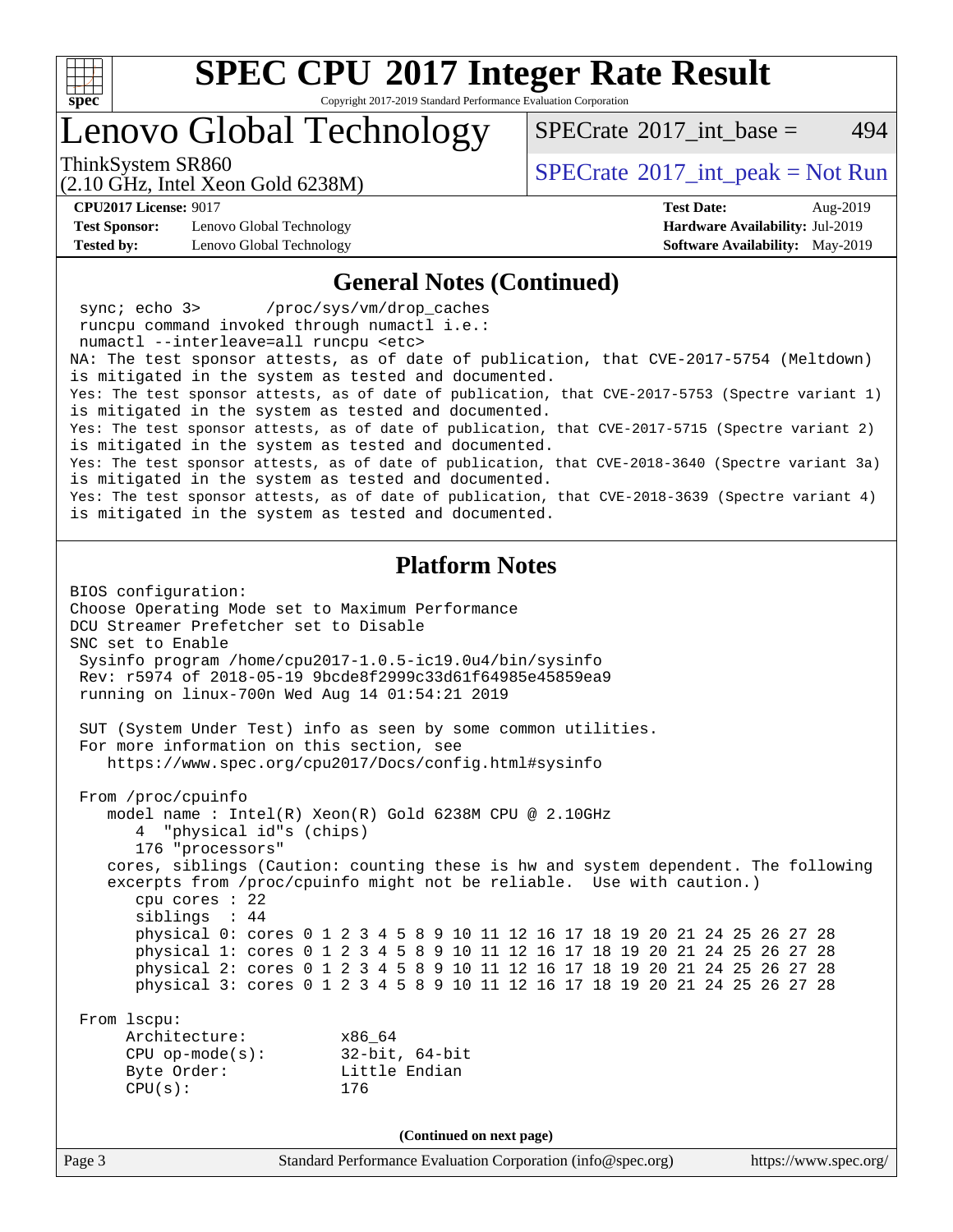

Copyright 2017-2019 Standard Performance Evaluation Corporation

Lenovo Global Technology

 $SPECTate$ <sup>®</sup>[2017\\_int\\_base =](http://www.spec.org/auto/cpu2017/Docs/result-fields.html#SPECrate2017intbase) 494

(2.10 GHz, Intel Xeon Gold 6238M)

ThinkSystem SR860<br>  $(2.10 \text{ GHz. Intel } X_{200}$  Gold 6238M)

**[Test Sponsor:](http://www.spec.org/auto/cpu2017/Docs/result-fields.html#TestSponsor)** Lenovo Global Technology **[Hardware Availability:](http://www.spec.org/auto/cpu2017/Docs/result-fields.html#HardwareAvailability)** Jul-2019 **[Tested by:](http://www.spec.org/auto/cpu2017/Docs/result-fields.html#Testedby)** Lenovo Global Technology **[Software Availability:](http://www.spec.org/auto/cpu2017/Docs/result-fields.html#SoftwareAvailability)** May-2019

**[CPU2017 License:](http://www.spec.org/auto/cpu2017/Docs/result-fields.html#CPU2017License)** 9017 **[Test Date:](http://www.spec.org/auto/cpu2017/Docs/result-fields.html#TestDate)** Aug-2019

## **[Platform Notes \(Continued\)](http://www.spec.org/auto/cpu2017/Docs/result-fields.html#PlatformNotes)**

| On-line $CPU(s)$ list:   | $0 - 175$                                                                            |
|--------------------------|--------------------------------------------------------------------------------------|
| Thread(s) per core:      | 2                                                                                    |
| $Core(s)$ per socket:    | 22                                                                                   |
| Socket(s):               | 4                                                                                    |
| NUMA $node(s):$          | 8                                                                                    |
| Vendor ID:               | GenuineIntel                                                                         |
| CPU family:              | 6                                                                                    |
| Model:                   | 85                                                                                   |
| Model name:              | $Intel(R) Xeon(R) Gold 6238M CPU @ 2.10GHz$                                          |
| Stepping:                | 7                                                                                    |
| CPU MHz:                 | 2100.000                                                                             |
| CPU max MHz:             | 3700.0000                                                                            |
| CPU min MHz:             | 1000.0000                                                                            |
| BogoMIPS:                | 4200.00                                                                              |
| Virtualization:          | $VT - x$                                                                             |
| Lld cache:               | 32K                                                                                  |
| Lli cache:               | 32K                                                                                  |
| $L2$ cache:              | 1024K                                                                                |
| L3 cache:                | 30976K                                                                               |
| NUMA node0 CPU(s):       | $0-2, 6-8, 11-13, 17, 18, 88-90, 94-96, 99-101, 105, 106$                            |
| NUMA nodel CPU(s):       | 3-5, 9, 10, 14-16, 19-21, 91-93, 97, 98, 102-104, 107-109                            |
| NUMA node2 CPU(s):       | 22-24, 28-30, 33-35, 39, 40, 110-112, 116-118, 121-123, 127, 128                     |
| NUMA $node3$ $CPU(s)$ :  | 25-27, 31, 32, 36-38, 41-43, 113-115, 119, 120, 124-126, 129-131                     |
| NUMA node4 CPU(s):       | 44-46, 50-52, 55-57, 61, 62, 132-134, 138-140, 143-145, 149, 150                     |
| NUMA $node5$ $CPU(s):$   | 47-49, 53, 54, 58-60, 63-65, 135-137, 141, 142, 146-148, 151-153                     |
| NUMA node6 CPU(s):       | 66-68, 72-74, 77-79, 83, 84, 154-156, 160-162, 165-167, 171, 172                     |
| NUMA node7 CPU(s):       | 69-71, 75, 76, 80-82, 85-87, 157-159, 163, 164, 168-170, 173-175                     |
| Flags:                   | fpu vme de pse tsc msr pae mce cx8 apic sep mtrr pge mca cmov                        |
|                          | pat pse36 clflush dts acpi mmx fxsr sse sse2 ss ht tm pbe syscall nx pdpelgb rdtscp  |
|                          | lm constant_tsc art arch_perfmon pebs bts rep_good nopl xtopology nonstop_tsc cpuid  |
|                          | aperfmperf pni pclmulqdq dtes64 ds_cpl vmx smx est tm2 ssse3 sdbg fma cx16 xtpr pdcm |
|                          | pcid dca sse4_1 sse4_2 x2apic movbe popcnt tsc_deadline_timer aes xsave avx f16c     |
|                          | rdrand lahf_lm abm 3dnowprefetch cpuid_fault epb cat_13 cdp_13 invpcid_single        |
|                          | intel_ppin ssbd mba ibrs ibpb stibp tpr_shadow vnmi flexpriority ept vpid fsgsbase   |
|                          | tsc_adjust bmil hle avx2 smep bmi2 erms invpcid rtm cqm mpx rdt_a avx512f avx512dq   |
|                          | rdseed adx smap clflushopt clwb intel_pt avx512cd avx512bw avx512vl xsaveopt xsavec  |
|                          | xgetbvl xsaves cqm_llc cqm_occup_llc cqm_mbm_total cqm_mbm_local dtherm ida arat pln |
|                          | pts pku ospke avx512_vnni flush_l1d arch_capabilities                                |
| /proc/cpuinfo cache data |                                                                                      |
| cache size : 30976 KB    |                                                                                      |
|                          |                                                                                      |
|                          | From numactl --hardware WARNING: a numactl 'node' might or might not correspond to a |
| physical chip.           |                                                                                      |
| available: 8 nodes (0-7) |                                                                                      |
|                          | node 0 cpus: 0 1 2 6 7 8 11 12 13 17 18 88 89 90 94 95 96 99 100 101 105 106         |
| node 0 size: 193137 MB   |                                                                                      |
|                          |                                                                                      |
|                          | (Continued on next page)                                                             |
|                          |                                                                                      |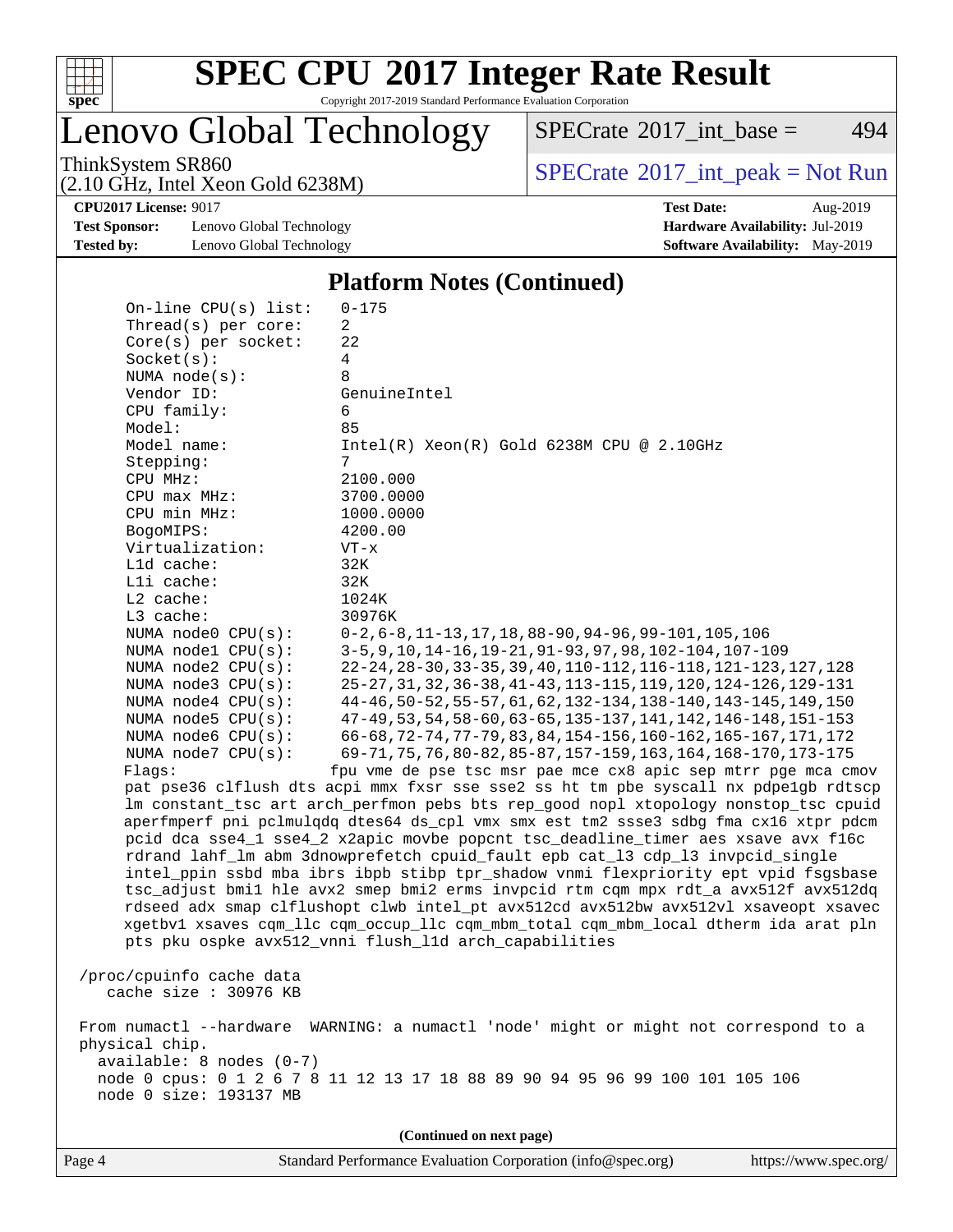

Copyright 2017-2019 Standard Performance Evaluation Corporation

# Lenovo Global Technology

[SPECrate](http://www.spec.org/auto/cpu2017/Docs/result-fields.html#SPECrate2017intbase)<sup>®</sup>2017 int base = 494

(2.10 GHz, Intel Xeon Gold 6238M)

ThinkSystem SR860<br>  $SPECTA = Not Run 2017$  int\_peak = Not Run

**[Test Sponsor:](http://www.spec.org/auto/cpu2017/Docs/result-fields.html#TestSponsor)** Lenovo Global Technology **[Hardware Availability:](http://www.spec.org/auto/cpu2017/Docs/result-fields.html#HardwareAvailability)** Jul-2019 **[Tested by:](http://www.spec.org/auto/cpu2017/Docs/result-fields.html#Testedby)** Lenovo Global Technology **[Software Availability:](http://www.spec.org/auto/cpu2017/Docs/result-fields.html#SoftwareAvailability)** May-2019

**[CPU2017 License:](http://www.spec.org/auto/cpu2017/Docs/result-fields.html#CPU2017License)** 9017 **[Test Date:](http://www.spec.org/auto/cpu2017/Docs/result-fields.html#TestDate)** Aug-2019

## **[Platform Notes \(Continued\)](http://www.spec.org/auto/cpu2017/Docs/result-fields.html#PlatformNotes)**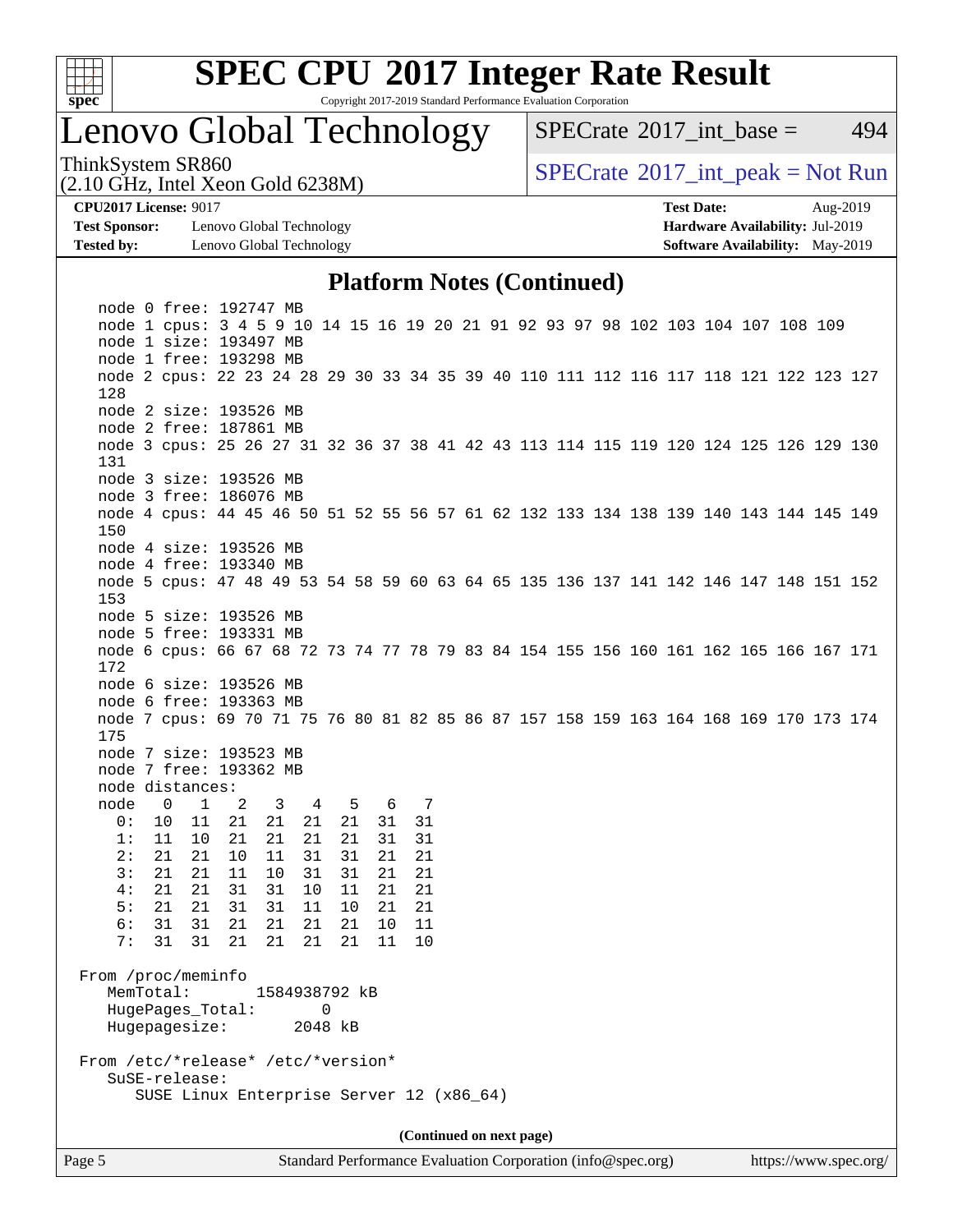

Copyright 2017-2019 Standard Performance Evaluation Corporation

Lenovo Global Technology

ThinkSystem SR860<br>  $SPECTA = Not Run$ <br>  $SPECTA = Not Run$ 

[SPECrate](http://www.spec.org/auto/cpu2017/Docs/result-fields.html#SPECrate2017intbase)<sup>®</sup>2017 int base = 494

(2.10 GHz, Intel Xeon Gold 6238M) **[CPU2017 License:](http://www.spec.org/auto/cpu2017/Docs/result-fields.html#CPU2017License)** 9017 **[Test Date:](http://www.spec.org/auto/cpu2017/Docs/result-fields.html#TestDate)** Aug-2019

**[Test Sponsor:](http://www.spec.org/auto/cpu2017/Docs/result-fields.html#TestSponsor)** Lenovo Global Technology **[Hardware Availability:](http://www.spec.org/auto/cpu2017/Docs/result-fields.html#HardwareAvailability)** Jul-2019 **[Tested by:](http://www.spec.org/auto/cpu2017/Docs/result-fields.html#Testedby)** Lenovo Global Technology **[Software Availability:](http://www.spec.org/auto/cpu2017/Docs/result-fields.html#SoftwareAvailability)** May-2019

## **[Platform Notes \(Continued\)](http://www.spec.org/auto/cpu2017/Docs/result-fields.html#PlatformNotes)**

Page 6 Standard Performance Evaluation Corporation [\(info@spec.org\)](mailto:info@spec.org) <https://www.spec.org/> VERSION = 12 PATCHLEVEL = 4 # This file is deprecated and will be removed in a future service pack or release. # Please check /etc/os-release for details about this release. os-release: NAME="SLES" VERSION="12-SP4" VERSION\_ID="12.4" PRETTY\_NAME="SUSE Linux Enterprise Server 12 SP4" ID="sles" ANSI\_COLOR="0;32" CPE\_NAME="cpe:/o:suse:sles:12:sp4" uname -a: Linux linux-700n 4.12.14-94.41-default #1 SMP Wed Oct 31 12:25:04 UTC 2018 (3090901) x86\_64 x86\_64 x86\_64 GNU/Linux Kernel self-reported vulnerability status: CVE-2017-5754 (Meltdown): Not affected CVE-2017-5753 (Spectre variant 1): Mitigation: \_\_user pointer sanitization CVE-2017-5715 (Spectre variant 2): Mitigation: Indirect Branch Restricted Speculation, IBPB, IBRS\_FW run-level 3 Aug 14 01:49 SPEC is set to: /home/cpu2017-1.0.5-ic19.0u4 Filesystem Type Size Used Avail Use% Mounted on tmpfs tmpfs 800G 8.3G 792G 2% /home Additional information from dmidecode follows. WARNING: Use caution when you interpret this section. The 'dmidecode' program reads system data which is "intended to allow hardware to be accurately determined", but the intent may not be met, as there are frequent changes to hardware, firmware, and the "DMTF SMBIOS" standard. BIOS Lenovo -[TEE141E-2.30]- 07/02/2019 Memory: 48x Samsung M393A4K40CB2-CVF 32 GB 2 rank 2933 (End of data from sysinfo program) **[Compiler Version Notes](http://www.spec.org/auto/cpu2017/Docs/result-fields.html#CompilerVersionNotes)** ============================================================================== C  $\vert$  500.perlbench\_r(base) 502.gcc\_r(base) 505.mcf\_r(base) | 525.x264\_r(base) 557.xz\_r(base) ------------------------------------------------------------------------------ **(Continued on next page)**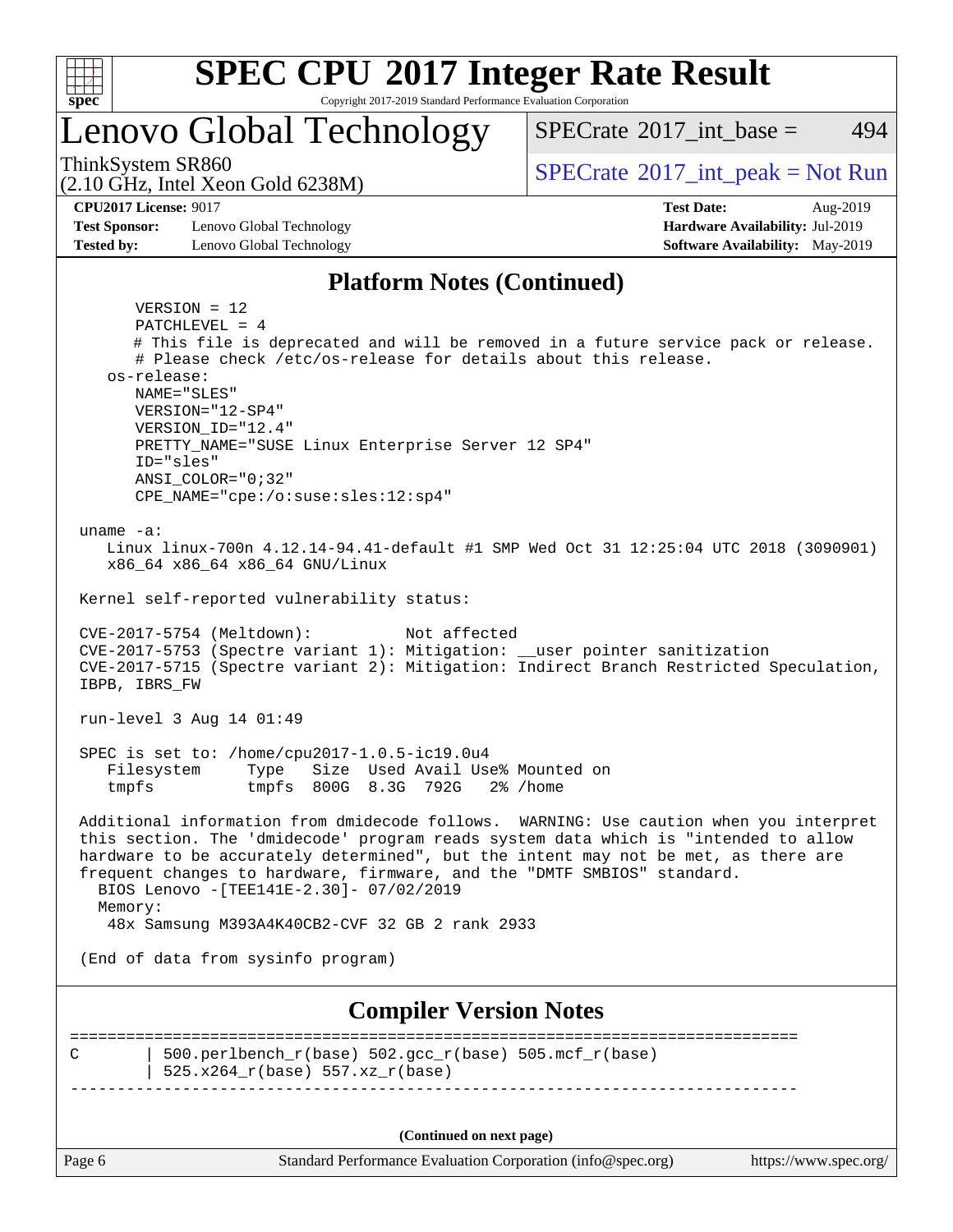

Copyright 2017-2019 Standard Performance Evaluation Corporation

Lenovo Global Technology

 $SPECTate$ <sup>®</sup>[2017\\_int\\_base =](http://www.spec.org/auto/cpu2017/Docs/result-fields.html#SPECrate2017intbase) 494

(2.10 GHz, Intel Xeon Gold 6238M)

ThinkSystem SR860<br>  $(2.10 \text{ GHz. Intel Yoon Gold } 6238M)$  [SPECrate](http://www.spec.org/auto/cpu2017/Docs/result-fields.html#SPECrate2017intpeak)®[2017\\_int\\_peak = N](http://www.spec.org/auto/cpu2017/Docs/result-fields.html#SPECrate2017intpeak)ot Run

**[Test Sponsor:](http://www.spec.org/auto/cpu2017/Docs/result-fields.html#TestSponsor)** Lenovo Global Technology **[Hardware Availability:](http://www.spec.org/auto/cpu2017/Docs/result-fields.html#HardwareAvailability)** Jul-2019 **[Tested by:](http://www.spec.org/auto/cpu2017/Docs/result-fields.html#Testedby)** Lenovo Global Technology **[Software Availability:](http://www.spec.org/auto/cpu2017/Docs/result-fields.html#SoftwareAvailability)** May-2019

**[CPU2017 License:](http://www.spec.org/auto/cpu2017/Docs/result-fields.html#CPU2017License)** 9017 **[Test Date:](http://www.spec.org/auto/cpu2017/Docs/result-fields.html#TestDate)** Aug-2019

## **[Compiler Version Notes \(Continued\)](http://www.spec.org/auto/cpu2017/Docs/result-fields.html#CompilerVersionNotes)**

| Intel(R) C Intel(R) 64 Compiler for applications running on Intel(R) 64,<br>Version 19.0.4.227 Build 20190416<br>Copyright (C) 1985-2019 Intel Corporation. All rights reserved.       |
|----------------------------------------------------------------------------------------------------------------------------------------------------------------------------------------|
| 520.omnetpp $r(base)$ 523.xalancbmk $r(base)$ 531.deepsjeng $r(base)$<br>$C++$<br>$541.$ leela r(base)                                                                                 |
| Intel(R) $C++$ Intel(R) 64 Compiler for applications running on Intel(R) 64,<br>Version 19.0.4.227 Build 20190416<br>Copyright (C) 1985-2019 Intel Corporation. All rights reserved.   |
| Fortran   548.exchange2 $r(base)$                                                                                                                                                      |
| Intel(R) Fortran Intel(R) 64 Compiler for applications running on Intel(R)<br>64, Version 19.0.4.227 Build 20190416<br>Copyright (C) 1985-2019 Intel Corporation. All rights reserved. |

## **[Base Compiler Invocation](http://www.spec.org/auto/cpu2017/Docs/result-fields.html#BaseCompilerInvocation)**

[C benchmarks](http://www.spec.org/auto/cpu2017/Docs/result-fields.html#Cbenchmarks): [icc -m64 -std=c11](http://www.spec.org/cpu2017/results/res2019q3/cpu2017-20190902-17476.flags.html#user_CCbase_intel_icc_64bit_c11_33ee0cdaae7deeeab2a9725423ba97205ce30f63b9926c2519791662299b76a0318f32ddfffdc46587804de3178b4f9328c46fa7c2b0cd779d7a61945c91cd35)

[C++ benchmarks:](http://www.spec.org/auto/cpu2017/Docs/result-fields.html#CXXbenchmarks) [icpc -m64](http://www.spec.org/cpu2017/results/res2019q3/cpu2017-20190902-17476.flags.html#user_CXXbase_intel_icpc_64bit_4ecb2543ae3f1412ef961e0650ca070fec7b7afdcd6ed48761b84423119d1bf6bdf5cad15b44d48e7256388bc77273b966e5eb805aefd121eb22e9299b2ec9d9)

[Fortran benchmarks](http://www.spec.org/auto/cpu2017/Docs/result-fields.html#Fortranbenchmarks): [ifort -m64](http://www.spec.org/cpu2017/results/res2019q3/cpu2017-20190902-17476.flags.html#user_FCbase_intel_ifort_64bit_24f2bb282fbaeffd6157abe4f878425411749daecae9a33200eee2bee2fe76f3b89351d69a8130dd5949958ce389cf37ff59a95e7a40d588e8d3a57e0c3fd751)

## **[Base Portability Flags](http://www.spec.org/auto/cpu2017/Docs/result-fields.html#BasePortabilityFlags)**

 500.perlbench\_r: [-DSPEC\\_LP64](http://www.spec.org/cpu2017/results/res2019q3/cpu2017-20190902-17476.flags.html#b500.perlbench_r_basePORTABILITY_DSPEC_LP64) [-DSPEC\\_LINUX\\_X64](http://www.spec.org/cpu2017/results/res2019q3/cpu2017-20190902-17476.flags.html#b500.perlbench_r_baseCPORTABILITY_DSPEC_LINUX_X64) 502.gcc\_r: [-DSPEC\\_LP64](http://www.spec.org/cpu2017/results/res2019q3/cpu2017-20190902-17476.flags.html#suite_basePORTABILITY502_gcc_r_DSPEC_LP64) 505.mcf\_r: [-DSPEC\\_LP64](http://www.spec.org/cpu2017/results/res2019q3/cpu2017-20190902-17476.flags.html#suite_basePORTABILITY505_mcf_r_DSPEC_LP64) 520.omnetpp\_r: [-DSPEC\\_LP64](http://www.spec.org/cpu2017/results/res2019q3/cpu2017-20190902-17476.flags.html#suite_basePORTABILITY520_omnetpp_r_DSPEC_LP64) 523.xalancbmk\_r: [-DSPEC\\_LP64](http://www.spec.org/cpu2017/results/res2019q3/cpu2017-20190902-17476.flags.html#suite_basePORTABILITY523_xalancbmk_r_DSPEC_LP64) [-DSPEC\\_LINUX](http://www.spec.org/cpu2017/results/res2019q3/cpu2017-20190902-17476.flags.html#b523.xalancbmk_r_baseCXXPORTABILITY_DSPEC_LINUX) 525.x264\_r: [-DSPEC\\_LP64](http://www.spec.org/cpu2017/results/res2019q3/cpu2017-20190902-17476.flags.html#suite_basePORTABILITY525_x264_r_DSPEC_LP64) 531.deepsjeng\_r: [-DSPEC\\_LP64](http://www.spec.org/cpu2017/results/res2019q3/cpu2017-20190902-17476.flags.html#suite_basePORTABILITY531_deepsjeng_r_DSPEC_LP64) 541.leela\_r: [-DSPEC\\_LP64](http://www.spec.org/cpu2017/results/res2019q3/cpu2017-20190902-17476.flags.html#suite_basePORTABILITY541_leela_r_DSPEC_LP64)

**(Continued on next page)**

Page 7 Standard Performance Evaluation Corporation [\(info@spec.org\)](mailto:info@spec.org) <https://www.spec.org/>